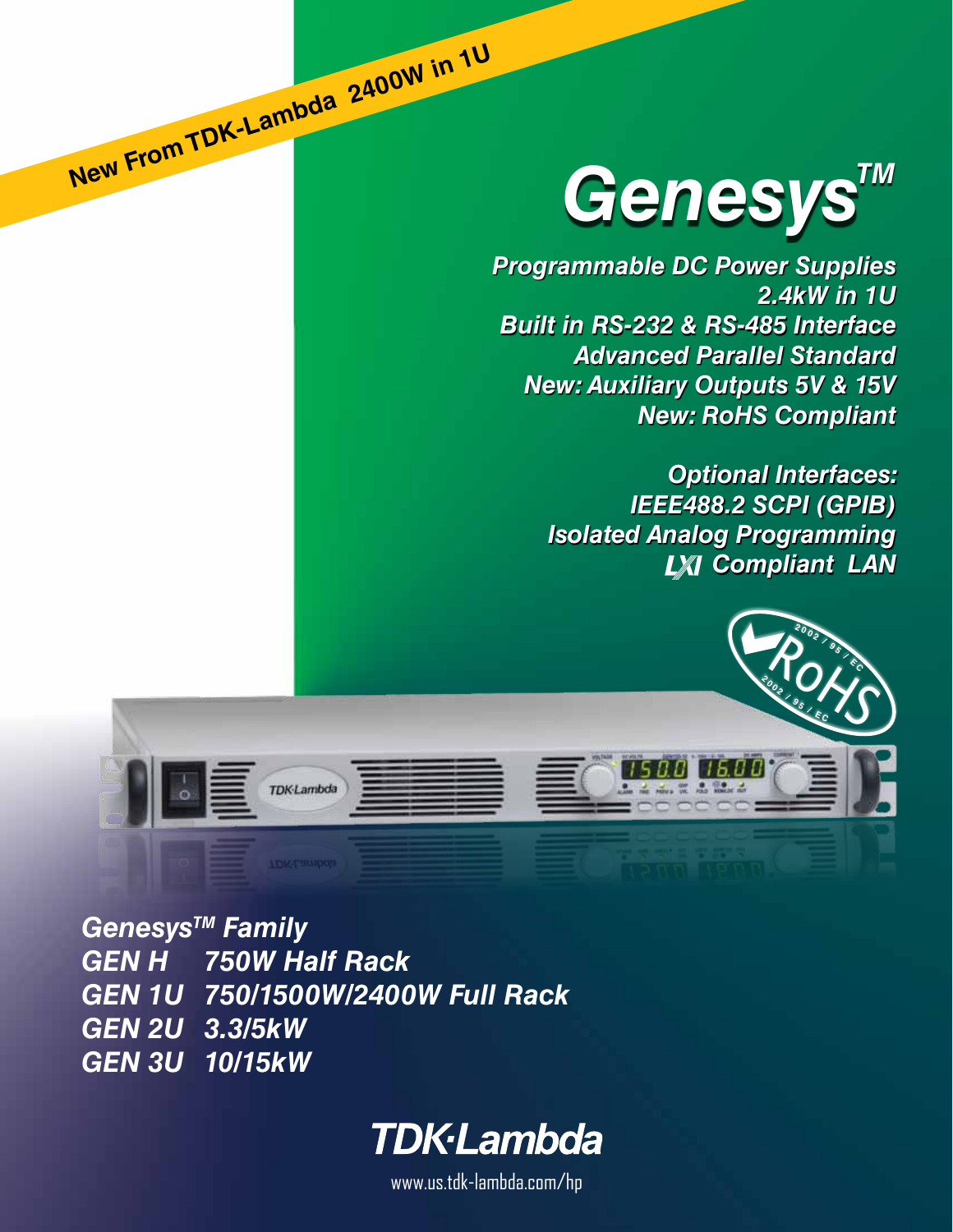The Genesys<sup>TM</sup> family of programmable power supplies sets a new standard for flexible, reliable, AC/DC power systems in OEM, Industrial and Laboratory applications.

## *Features include:*

- **• New: Auxiliary Outputs, 5V, 0.2A; 15V, 0.2A For Increased System Control Functionality**
- **• New: RoHS Compliant**
- **• High Power Density 2.4kW in 1U**
- **• Wide Range of popular worldwide AC inputs, 1Ø (230VAC) & 3Ø (208VAC)**
- **• Active Power Factor Correction (Single-Phase & Three-Phase AC Input)**
- **• Output Voltage up to 600V, Current up to 300A**
- **• Built-in RS-232/RS-485 Interface Standard**
- **• Global Commands for Serial RS-232/RS-485 Interface**
- **• Auto-Re-Start / Safe-Start: user selectable**
- **• Last-Setting Memory**
- • High Resolution 16 bit ADCs & DACs
- Low Ripple & Noise
- Front Panel Lock selectable from Front Panel or Software
- Reliable Encoders for Voltage and Current Adjustment
- Constant Voltage/Constant Current auto-crossover
- Parallel Operation with Active Current Sharing; up to four identical units.
- Advanced Parallel Master / Slave. Total Current is Programmed and Measured via the Master.
- Independent Remote ON/OFF and Remote Enable/Disable
- External Analog Programming and Monitoring (user selectable 0-5V & 0-10V)
- Reliable Modular and SMT Design
- 19" Rack Mount capability for ATE and OEM applications
- • Optional Interfaces

 Isolated Analog Programming and Monitoring Interface (0-5V/0-10V & 4-20mA) IEEE 488.2 SCPI (GPIB) Multi-Drop

**LXI** Compliant LAN USB Interface

- LabView and LabWindows™ drivers
- **Five Year Warranty**



## *Applications*

Genesys<sup>™</sup> power supplies have been designed to meet the demands of a wide variety of applications. System Designers will appreciate new, standard, remote programming features such as Global commands. Also, new high-speed status monitoring is available for the RS-485 bus.

**Test Systems** using the IEEE-488 bus may achieve significant cost savings by incorporating the Optional IEEE Multi-Drop Interface for a Master and up to 30 RS-485 Multi-Drop Slaves. Then up to 30 Slaves may be equipped with the less expensive Optional RS-485 Multi-Drop (MD) interface.

**Higher power systems** can be configured with up to four 2.4kW modules. Each module is 1U with zero space between them (zero stack).

**Flexible configuration** is provided by the complete GenesysTM Family: 1U 750W Half-Rack,

1U 750W/1500W/2400W 2U 3.3kW/5kW, 3U 10/15kW Full-Rack. All are identical in Front Panel, Rear Panel Analog, and all Digital Interface Commands.

**OEM Designers** have a wide variety of Inputs and Outputs from which to select depending on application and location.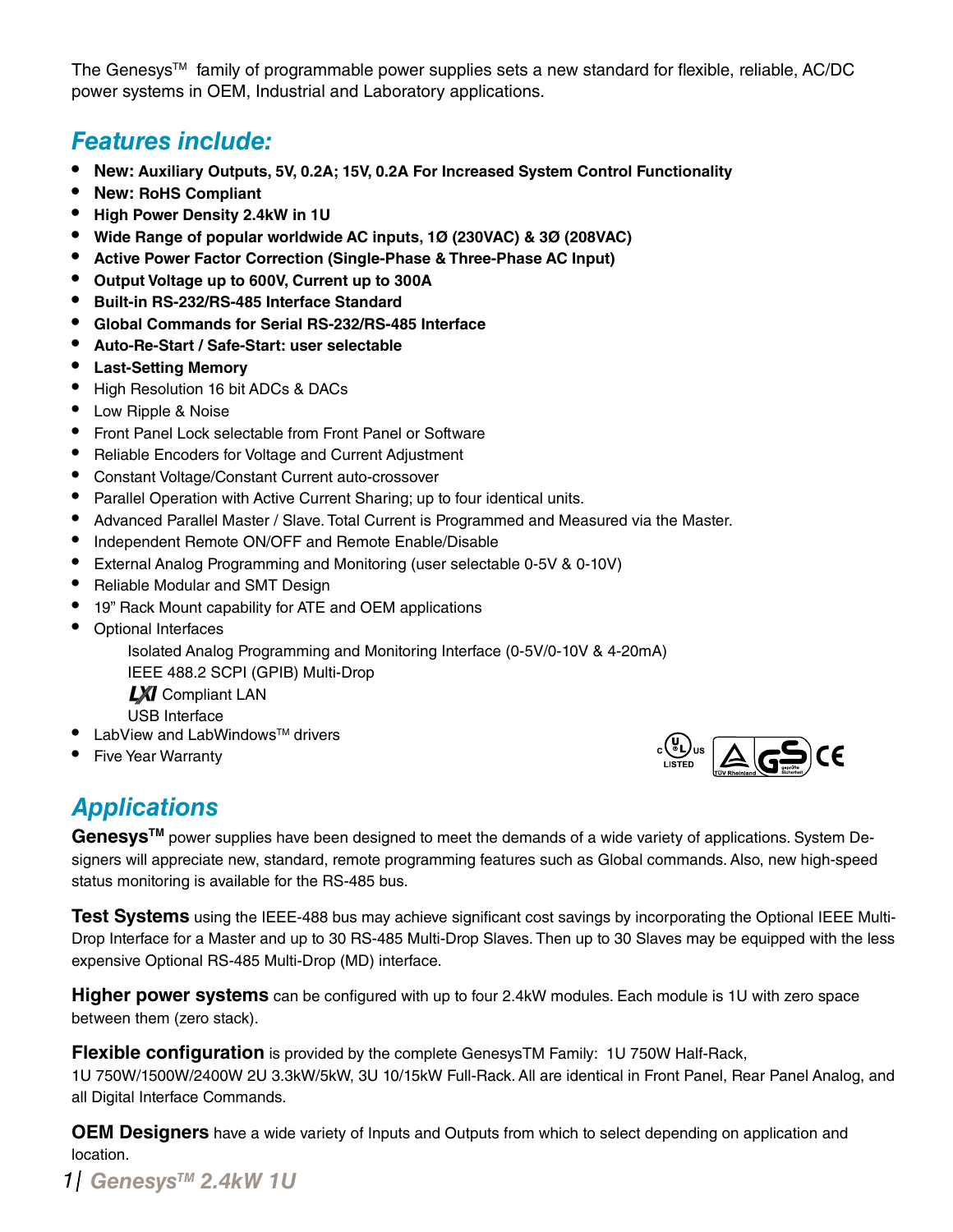## *Front Panel Description*



- 1. ON/OFF Switch
- 2. Air Intake allows zero stacking for maximum system flexibility and power density.
- 3. Reliable encoder controls Output Voltage, Address, OVP and UVL settings.
- 4. Volt Display shows Output Voltage and directly displays OVP, UVL and Address settings.
- 5. Reliable encoder controls Output Current, sets Baud rate and Advanced Parallel mode.
- 6. Current Display shows Output Current and displays Baud rate. Displays total current in Parallel Master/Slave Mode
- 7. Function/Status LEDs:
	-
	-
	- Alarm • • Fine Control • Preview Settings
	- Foldback Mode Remote Mode Output On
- 
- 8. Pushbuttons allow flexible user configuration
	- Coarse and Fine adjustment of Output Voltage/Current and Advanced Parallel Master or Slave
	- Preview settings and set Voltage/Current with Output OFF, Front Panel Lock
	- • Parallel Master/Slave
	- Set OVP and UVL Limits
	- Set Current Foldback Protection
	- Go to Local Mode and select Address and Baud rate
	- Output ON/OFF and Auto/Safe Re-Start Mode

#### *Rear Panel Description*



- 1. Remote/Local Output Voltage Sense Connections.
- 2. DIP Switches select 0-5V or 0-10V Programming and other functions.
- 3. DB25 (Female) connector allows (Non-isolated) Analog Program and Monitor and other functions.
- 4. RS-485 OUT to other Genesys™ Power Supplies.
- 5. RS-232/RS-485 IN Remote Serial Programming.
- 6. Output Connections: Rugged busbars (shown) for up to 100V Output; wire clamp connector for Outputs >100V.
- 7. Exit air assures reliable operation when zero stacked.
- 8. Input: 230VAC Single Phase, 208 VAC Three Phase, 50/60 Hz AC Input Connector: Phoenix P/N: FRONT-4-H-7.62.
- 9. Optional Interface Position for IEEE 488.2 SCPI (shown) or Isolated Analog, LAN or USB Interface.
- 10. Auxiliary Output Voltage Connector. Phoenix P/N IMC1.5/7-ST-3.81

## **TDK·Lambda** 12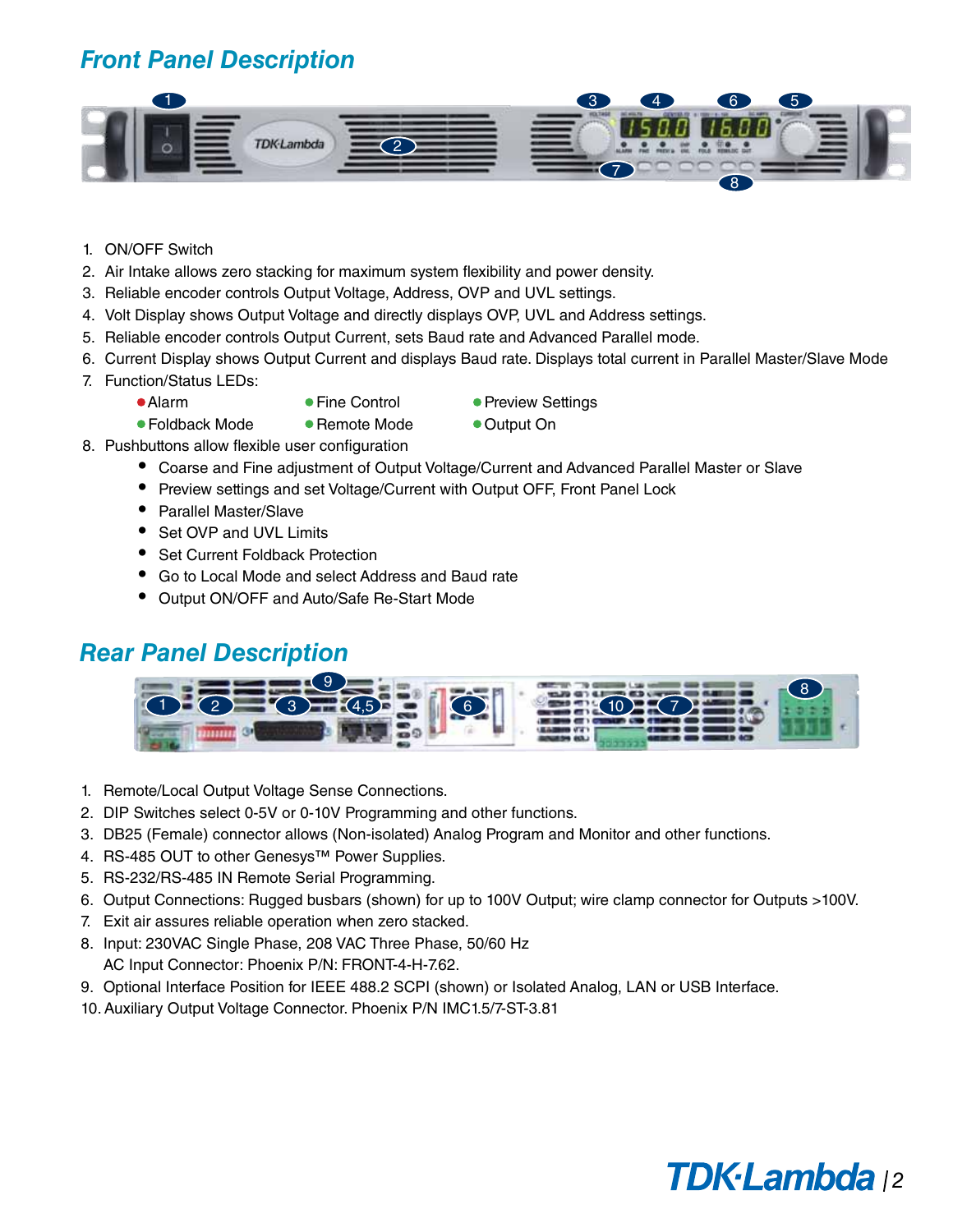## *GenesysTM 2.4kW Specifications*

| 1.0 MODEL                                                                                                                                                      | <b>GEN</b>              | 8-300                                                                                                                                                                                                                                            | 10-240                                                                                                  | 16-150         | 20-120         | 30-80                                                                        | 40-60                                                                                                                                                                    | 60-40      | 80-30      | 100-24                                                                                                                                                                                    | 150-16     | $300 - 8$  | 600-4                  |
|----------------------------------------------------------------------------------------------------------------------------------------------------------------|-------------------------|--------------------------------------------------------------------------------------------------------------------------------------------------------------------------------------------------------------------------------------------------|---------------------------------------------------------------------------------------------------------|----------------|----------------|------------------------------------------------------------------------------|--------------------------------------------------------------------------------------------------------------------------------------------------------------------------|------------|------------|-------------------------------------------------------------------------------------------------------------------------------------------------------------------------------------------|------------|------------|------------------------|
| 1. Rated Output voltage(*1)                                                                                                                                    | V                       | 8                                                                                                                                                                                                                                                | 10                                                                                                      | 16             | 20<br>120      | 30<br>80                                                                     | 40<br>60                                                                                                                                                                 | 60         | 80         | 100                                                                                                                                                                                       | 150        | 300        | 600                    |
| 2. Rated Output Current(*2)<br>3. Rated Output Power                                                                                                           | А<br>$\overline{W}$     | 300<br>2400                                                                                                                                                                                                                                      | 240<br>2400                                                                                             | 150<br>2400    | 2400           | 2400                                                                         | 2400                                                                                                                                                                     | 40<br>2400 | 30<br>2400 | 24<br>2400                                                                                                                                                                                | 16<br>2400 | 8<br>2400  | $\overline{4}$<br>2400 |
| <b>1.1 CONSTANT VOLTAGE MODE</b>                                                                                                                               |                         |                                                                                                                                                                                                                                                  |                                                                                                         |                |                |                                                                              |                                                                                                                                                                          |            |            |                                                                                                                                                                                           |            |            |                        |
| 1. Max.line regulation (0.01% of rated Vo+2mV)(*6)                                                                                                             | mV                      | 2.8                                                                                                                                                                                                                                              | 3                                                                                                       | 3.6            | 4              | 5                                                                            | 6                                                                                                                                                                        | 8          | 10         | 12                                                                                                                                                                                        | 17         | 32         | 62                     |
| 2. Max load regulation (0.015% of rated Vo+5mV)(*7)                                                                                                            | mV                      | 6.2                                                                                                                                                                                                                                              | 6.5                                                                                                     | 7.4            | 8              | 9.5                                                                          | 11                                                                                                                                                                       | 14         | 17         | 20                                                                                                                                                                                        | 27.5       | 50         | 95                     |
| 3. Ripple and noise p-p 20MHz (*8)<br>4. Ripple r.m.s 5Hz~1MHz                                                                                                 | mV<br>mV                | 60<br>8                                                                                                                                                                                                                                          | 60<br>8                                                                                                 | 60<br>8        | 60<br>8        | 60<br>8                                                                      | 60<br>8                                                                                                                                                                  | 60<br>8    | 80<br>8    | 80<br>8                                                                                                                                                                                   | 100<br>25  | 200<br>50  | 300<br>75              |
| 5. Remote sense compensation/wire                                                                                                                              | $\overline{\mathsf{v}}$ | $\overline{2}$                                                                                                                                                                                                                                   | $\overline{c}$                                                                                          | $\overline{2}$ | $\overline{2}$ | 5                                                                            | 5                                                                                                                                                                        | 5          | 5          | 5                                                                                                                                                                                         | 5          | 5          | 5                      |
| 6. Temperature coefficient                                                                                                                                     | PPM/°C                  |                                                                                                                                                                                                                                                  | 100PPM/°C of rated output voltage, following 30 minutes warm-up                                         |                |                |                                                                              |                                                                                                                                                                          |            |            |                                                                                                                                                                                           |            |            |                        |
| 7. Temperature stability                                                                                                                                       |                         |                                                                                                                                                                                                                                                  |                                                                                                         |                |                |                                                                              | 0.05% of rated Vout over 8hrs interval following 30 minutes warm-up. Constant line, load & temp.                                                                         |            |            |                                                                                                                                                                                           |            |            |                        |
| 8. Warm-up drift<br>9. Up-prog. response time, 0~Vo Rated (*9)                                                                                                 | mS                      | 30                                                                                                                                                                                                                                               |                                                                                                         |                | 50             |                                                                              | Less than 0.05% of rated output voltage+2mV over 30 minutes following power On.                                                                                          | 70         |            | 80                                                                                                                                                                                        | 100        | 150        | 200                    |
| 10.Down-prog response time<br>Full-load (*9)                                                                                                                   | mS                      | 20                                                                                                                                                                                                                                               |                                                                                                         | 50             |                |                                                                              | 80                                                                                                                                                                       |            |            | 120                                                                                                                                                                                       | 200        | 250        | 300                    |
| No-load (*10)                                                                                                                                                  | mS                      | 500                                                                                                                                                                                                                                              |                                                                                                         | 600            |                | 900                                                                          | 1000                                                                                                                                                                     | 1100       | 1200       | 1500                                                                                                                                                                                      | 2500       | 3500       | 4000                   |
| 11. Transient response time                                                                                                                                    | mS                      | Time for output voltage to recover within 0.5% of its rated output for a load change 10-90% of rated output current. Output set-point:<br>10-100%, local sense. Less than 1mSec for models up to and including 100V. 2msec for models above 100V |                                                                                                         |                |                |                                                                              |                                                                                                                                                                          |            |            |                                                                                                                                                                                           |            |            |                        |
|                                                                                                                                                                |                         |                                                                                                                                                                                                                                                  |                                                                                                         |                |                |                                                                              |                                                                                                                                                                          |            |            |                                                                                                                                                                                           |            |            |                        |
| <b>1.2 CONSTANT CURRENT MODE</b><br>1. Max.line regulation (0.01% of lo rated+2mA)(*6)                                                                         | mA                      | 32                                                                                                                                                                                                                                               | 26                                                                                                      | 17             | 14             | 10                                                                           | 8                                                                                                                                                                        | 6          | 5          | 4.4                                                                                                                                                                                       | 3.6        | 2.8        | 2.4                    |
| 2. Max.load regulation (0.02% of lo rated+5mA)(*11)                                                                                                            | mA                      | 65                                                                                                                                                                                                                                               | 53                                                                                                      | 35             | 29             | 21                                                                           | 17                                                                                                                                                                       | 13         | 11         | 9.8                                                                                                                                                                                       | 8.2        | 6.6        | 5.8                    |
| 3. Ripple r.m.s 5Hz~1MHz. (*12)                                                                                                                                | mA                      | 1200                                                                                                                                                                                                                                             | 960                                                                                                     | 600            | 480            | 220                                                                          | 120                                                                                                                                                                      | 70         | 50         | 40                                                                                                                                                                                        | 30         | 15         | 7                      |
| 4. Temperature coefficient                                                                                                                                     |                         |                                                                                                                                                                                                                                                  |                                                                                                         |                |                |                                                                              | PPM/°C 100PPM/°C from rated output current, following 30 minutes warm-up.                                                                                                |            |            |                                                                                                                                                                                           |            |            |                        |
| 5. Temperature stability<br>6. Warm-up drift                                                                                                                   |                         |                                                                                                                                                                                                                                                  |                                                                                                         |                |                |                                                                              | 8V~20V models: Less than ±0.5% of rated output current over 30 minutes following power On.                                                                               |            |            | 0.05% of rated lout over 8hrs. interval following 30minutes warm-up. Constant line, load & temperature.                                                                                   |            |            |                        |
|                                                                                                                                                                |                         |                                                                                                                                                                                                                                                  |                                                                                                         |                |                |                                                                              | 30V~600V models: Less than ±0.25% of rated output current over 30 minutes following power On.                                                                            |            |            |                                                                                                                                                                                           |            |            |                        |
| <b>1.3 PROTECTIVE FUNCTIONS</b>                                                                                                                                |                         |                                                                                                                                                                                                                                                  |                                                                                                         |                |                |                                                                              |                                                                                                                                                                          |            |            |                                                                                                                                                                                           |            |            |                        |
| 1. OCP                                                                                                                                                         |                         |                                                                                                                                                                                                                                                  | 0~105% Constant Current                                                                                 |                |                |                                                                              |                                                                                                                                                                          |            |            |                                                                                                                                                                                           |            |            |                        |
| 2. OCP Foldback                                                                                                                                                |                         |                                                                                                                                                                                                                                                  |                                                                                                         |                |                |                                                                              | Output shut down when power supply changes from CV to CC. User selectable.                                                                                               |            |            |                                                                                                                                                                                           |            |            |                        |
| 3. OVP type<br>4. OVP trip point                                                                                                                               |                         |                                                                                                                                                                                                                                                  | $0.5 - 10V$ 0.5 ~ 12V                                                                                   | $1 - 19V$      | $1 - 24V$      | $2 - 36V$                                                                    | $2 - 44V$                                                                                                                                                                | $5 - 66V$  | $5 - 88V$  | Inverter shut-down, manual reset by AC input recycle or by OUT button or by communication port command.<br>$5 - 110V$                                                                     | $5 - 165V$ | $5 - 330V$ | $5 - 660V$             |
| 5. Output Under Voltage Limit                                                                                                                                  |                         |                                                                                                                                                                                                                                                  |                                                                                                         |                |                |                                                                              | Preset by front panel or communication port. Prevents from adjusting Vout below limit.                                                                                   |            |            |                                                                                                                                                                                           |            |            |                        |
| 6. Over Temperature Protection                                                                                                                                 |                         |                                                                                                                                                                                                                                                  | User selectable, latched or non-latched.                                                                |                |                |                                                                              |                                                                                                                                                                          |            |            |                                                                                                                                                                                           |            |            |                        |
| 1.4 ANALOG PROGRAMMING AND MONITORING                                                                                                                          |                         |                                                                                                                                                                                                                                                  |                                                                                                         |                |                |                                                                              |                                                                                                                                                                          |            |            |                                                                                                                                                                                           |            |            |                        |
| 1. Vout Voltage Programming                                                                                                                                    |                         |                                                                                                                                                                                                                                                  |                                                                                                         |                |                |                                                                              | 0~100%, 0~5V or 0~10V, user select. Accuracy and linearity:±0.5% of rated Vout.                                                                                          |            |            |                                                                                                                                                                                           |            |            |                        |
| 2.lout Voltage Programming (*13)<br>3. Vout Resistor Programming                                                                                               |                         |                                                                                                                                                                                                                                                  |                                                                                                         |                |                |                                                                              | 0~100%, 0~5V or 0~10V, user select. Accuracy and linearity:±1% of rated lout.<br>0~100%, 0~5/10kohm full scale, user select., Accuracy and linearity: ±1% of rated Vout. |            |            |                                                                                                                                                                                           |            |            |                        |
| 4. Iout Resistor Programming (*13)                                                                                                                             |                         |                                                                                                                                                                                                                                                  |                                                                                                         |                |                |                                                                              | 0~100%, 0~5/10kohm full scale, user select. Accuracy and linearity: ±1.5% of rated lout.                                                                                 |            |            |                                                                                                                                                                                           |            |            |                        |
| 5.On/Off control (rear panel)                                                                                                                                  |                         |                                                                                                                                                                                                                                                  |                                                                                                         |                |                | By electrical. Voltage: 0~0.6V/2~15V, or dry contact, user selectable logic. |                                                                                                                                                                          |            |            |                                                                                                                                                                                           |            |            |                        |
| 6.Output Current monitor (*13)                                                                                                                                 |                         |                                                                                                                                                                                                                                                  | 0~5V or 0~10V, Accuracy:±1%, user selectable.                                                           |                |                |                                                                              |                                                                                                                                                                          |            |            |                                                                                                                                                                                           |            |            |                        |
| 7.Output Voltage monitor<br>8. Power Supply OK signal                                                                                                          |                         |                                                                                                                                                                                                                                                  | 0~5V or 0~10V, Accuracy:±1%, user selectable.<br>TTL high (4~5V) -OK, 0V-Fail 500ohm series resistance. |                |                |                                                                              |                                                                                                                                                                          |            |            |                                                                                                                                                                                           |            |            |                        |
| 9. CV/CC Indicator                                                                                                                                             |                         |                                                                                                                                                                                                                                                  |                                                                                                         |                |                |                                                                              | Open Collector. CC Mode: ON, CV Mode: OFF. Maximum Voltage: 30V, Maximum sink current: 10mA.                                                                             |            |            |                                                                                                                                                                                           |            |            |                        |
| 10. Enable/Disable                                                                                                                                             |                         |                                                                                                                                                                                                                                                  |                                                                                                         |                |                |                                                                              | Dry contact. Open:off, Short: on. Max. voltage at Enable/Disable in: 6V.                                                                                                 |            |            |                                                                                                                                                                                           |            |            |                        |
| 11. Local/Remote analog control                                                                                                                                |                         |                                                                                                                                                                                                                                                  |                                                                                                         |                |                |                                                                              | By electrical signal or Open/Short: 0~0.6V or short: Remote, 4~5V or open: Local.                                                                                        |            |            |                                                                                                                                                                                           |            |            |                        |
| 12. Local/Remote analog control Indicator                                                                                                                      |                         |                                                                                                                                                                                                                                                  |                                                                                                         |                |                |                                                                              | Open collector, Local: Off, Remote: On. Maximum voltage: 30V, maximum sink current: 10mA.                                                                                |            |            |                                                                                                                                                                                           |            |            |                        |
| <b>1.5 FRONT PANEL</b><br>1. Control functions                                                                                                                 |                         |                                                                                                                                                                                                                                                  |                                                                                                         |                |                |                                                                              |                                                                                                                                                                          |            |            |                                                                                                                                                                                           |            |            |                        |
|                                                                                                                                                                |                         |                                                                                                                                                                                                                                                  |                                                                                                         |                |                |                                                                              | Vout/ lout manual adjust by separate encoders (coarse and fine adjustment selectable).                                                                                   |            |            |                                                                                                                                                                                           |            |            |                        |
|                                                                                                                                                                |                         | OVP/UVL manual adjust by Voltage Adjust encoder.<br>On/Off, Output ON/OFF, Re-start modes (auto, safe), Foldback control (CV to CC), Go to local control.                                                                                        |                                                                                                         |                |                |                                                                              |                                                                                                                                                                          |            |            |                                                                                                                                                                                           |            |            |                        |
|                                                                                                                                                                |                         | Address selection by Voltage (or current) adjust encoder. Number of addresses:31.<br>Re-start modes (automatic restart, safe mode).                                                                                                              |                                                                                                         |                |                |                                                                              |                                                                                                                                                                          |            |            |                                                                                                                                                                                           |            |            |                        |
|                                                                                                                                                                |                         |                                                                                                                                                                                                                                                  | Baud rate selection: 1200,2400,4800,9600 and 19,200.                                                    |                |                |                                                                              |                                                                                                                                                                          |            |            |                                                                                                                                                                                           |            |            |                        |
| 2.Display                                                                                                                                                      |                         |                                                                                                                                                                                                                                                  | Voltage: 4 digits, Accuracy: 0.5% of rated output Voltage ±1 count.                                     |                |                |                                                                              |                                                                                                                                                                          |            |            |                                                                                                                                                                                           |            |            |                        |
|                                                                                                                                                                |                         |                                                                                                                                                                                                                                                  | Current: 4 digits, Accuracy: 0.5% of rated output current ±1 count.                                     |                |                |                                                                              |                                                                                                                                                                          |            |            |                                                                                                                                                                                           |            |            |                        |
| 3.Indications                                                                                                                                                  |                         |                                                                                                                                                                                                                                                  |                                                                                                         |                |                |                                                                              | Voltage, Current, Alarm, Fine, Preview, Foldback, Local, Output On, Front Panel Lock, CV/CC.                                                                             |            |            |                                                                                                                                                                                           |            |            |                        |
| 1.6 Interface RS-232&RS-485 or Optional GPIB / LAN Interface                                                                                                   |                         |                                                                                                                                                                                                                                                  |                                                                                                         |                |                |                                                                              |                                                                                                                                                                          |            |            |                                                                                                                                                                                           |            |            |                        |
| Model<br>1. Remote Voltage Programming (16 bit)                                                                                                                |                         | 8                                                                                                                                                                                                                                                | 10                                                                                                      | 16             | 20             | 30                                                                           | 40                                                                                                                                                                       | 60         | 80         | 100                                                                                                                                                                                       | 150        | 300        | 600                    |
| Resolution (0.012% of Vo Rated)                                                                                                                                | mV                      | 0.96                                                                                                                                                                                                                                             | 1.2                                                                                                     | 1.92           | 2.4            | 3.6                                                                          | 4.8                                                                                                                                                                      | 7.2        | 9.6        | 12                                                                                                                                                                                        | 18         | 36         | 72                     |
| Accuracy (0.05%Vo Rated+0.05% of Vo Actual Output)                                                                                                             | mV                      | 8                                                                                                                                                                                                                                                | 10                                                                                                      | 16             | 20             | 30                                                                           | 40                                                                                                                                                                       | 60         | 80         | 100                                                                                                                                                                                       | 150        | 300        | 600                    |
| 2. Remote Current Programming (16 bit)                                                                                                                         |                         |                                                                                                                                                                                                                                                  |                                                                                                         |                |                |                                                                              |                                                                                                                                                                          |            |            |                                                                                                                                                                                           |            |            |                        |
| Resolution (0.012% of lo Rated)                                                                                                                                | mA                      | 36                                                                                                                                                                                                                                               | 28.8                                                                                                    | 18             | 14.4           | 9.6                                                                          | 7.2                                                                                                                                                                      | 4.8        | 3.6        | 2.88                                                                                                                                                                                      | 1.92       | 0.96       | 0.48                   |
| Accuracy (0.2%lo Rated+0.1% of lo Actual Output) (*13)                                                                                                         | mA                      | 900                                                                                                                                                                                                                                              | 720                                                                                                     | 450            | 360            | 240                                                                          | 180                                                                                                                                                                      | 120        | 90         | 72                                                                                                                                                                                        | 48         | 24         | 12                     |
| 3. Readback Voltage<br>Resolution (0.012% of Vo Rated)                                                                                                         | mV                      | 0.96                                                                                                                                                                                                                                             | 1.2                                                                                                     | 1.92           | 2.4            | 3.6                                                                          | 4.8                                                                                                                                                                      | 7.2        | 9.6        | 12                                                                                                                                                                                        | 18         | 36         | 72                     |
| Accuracy (0.1%Vo Rated+0.1% of Vo Actual Output)                                                                                                               | mV                      | 16                                                                                                                                                                                                                                               | 20                                                                                                      | 32             | 40             | 60                                                                           | 80                                                                                                                                                                       | 120        | 160        | 200                                                                                                                                                                                       | 300        | 600        | 1200                   |
| 4. Readback Current                                                                                                                                            |                         |                                                                                                                                                                                                                                                  |                                                                                                         |                |                |                                                                              |                                                                                                                                                                          |            |            |                                                                                                                                                                                           |            |            |                        |
| Resolution (0.012% of lo Rated)                                                                                                                                | mA                      | 36                                                                                                                                                                                                                                               | 28.8                                                                                                    | 18             | 14.4           | 9.6                                                                          | 7.2                                                                                                                                                                      | 4.8        | 3.6        | 2.88                                                                                                                                                                                      | 1.92       | 0.96       | 0.48                   |
| Accuracy (0.3% lo Rated+0.1% of lo Actual Output) (*13)                                                                                                        | mA                      | 1200                                                                                                                                                                                                                                             | 960                                                                                                     | 600            | 480            | 320                                                                          | 240                                                                                                                                                                      | 160        | 120        | 96                                                                                                                                                                                        | 64         | 32         | 16                     |
| 5. OVP/UVL Programming                                                                                                                                         |                         |                                                                                                                                                                                                                                                  |                                                                                                         |                |                |                                                                              |                                                                                                                                                                          |            |            |                                                                                                                                                                                           |            |            |                        |
| Resolution (0.1% of Vo Rated)                                                                                                                                  | mV                      | 8                                                                                                                                                                                                                                                | 10                                                                                                      | 16             | 20             | 30                                                                           | 40                                                                                                                                                                       | 60         | 80         | 100                                                                                                                                                                                       | 150        | 300        | 600                    |
| Accuracy (1% of Vo Rated)                                                                                                                                      | mV                      | 80                                                                                                                                                                                                                                               | 100                                                                                                     | 160            | 200            | 300                                                                          | 400                                                                                                                                                                      | 600        | 800        | 1000                                                                                                                                                                                      | 1500       | 3000       | 6000                   |
| *1: Minimum voltage is guaranteed to maximum 0.2% of rated output voltage.<br>Minimum current is guaranteed to maximum 0.4% of rated output current.<br>*2:    |                         |                                                                                                                                                                                                                                                  |                                                                                                         |                |                |                                                                              | *10: From 90% to 10% of Rated Output Voltage.                                                                                                                            |            |            | *9: From 10% to 90% or 90% to 10% of Rated Output Voltage, with rated, resistive load.                                                                                                    |            |            |                        |
| For cases where conformance to various safety standards (UL, IEC, etc) is required, to be<br>*3:<br>described as 190-240Vac (50/60Hz) for 3-Phase 208V models. |                         |                                                                                                                                                                                                                                                  |                                                                                                         |                |                |                                                                              |                                                                                                                                                                          |            |            | *11: For load voltage change, equal to the unit voltage rating, constant input voltage.<br>*12: For 8V~16V models the ripple is measured from 2V to rated output voltage and rated output |            |            |                        |

\*4: 3-Phase 208V models: At 208Vac input voltage, With rated output power. \*5: Not including EMI filter inrush current, less than 0.2mSec.

\*6: 3-Phase 208V models: 170~265Vac, constant load. \*7: From No-Load to Full-Load, constant input voltage. Maximum drop in Remote Sense. \*8: For 8V~300V models: Measured with JEITA RC-9131A (1:1) probe. For 600V model: Measured with 10:1 probe.

output current. \*13: The Constant Current programming readback and monitoring accuracy does not include the warm-up and Load regulation thermal drift.

current. For other models, the ripple is measured at 10~100% of rated output voltage and rated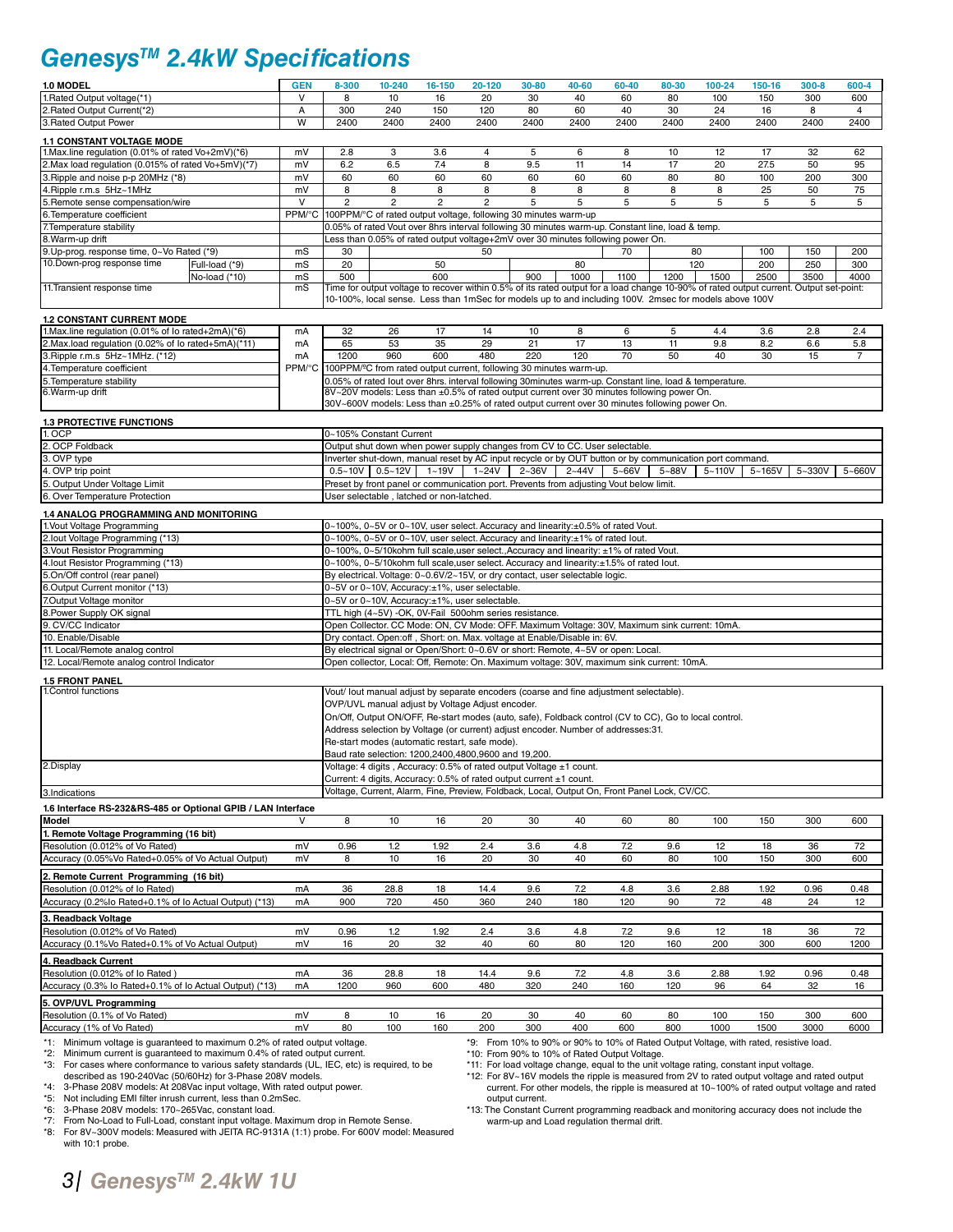## *GenesysTM 2.4kW Specifications*

| <b>2.1 INPUT CHARACTERISTICS</b>              |                                                           | <b>GEN</b>                                                                                                                                                                                                                                                             | 8-300                                                                                                                                                                                                                            | $10 - 240$ | 16-150                                                                  | 20-120 | 30-80 | 40-60 | 60-40 | 80-30 | 100-24                                                                                                  | $150 - 16$ | $300 - 8$ | 600-4 |
|-----------------------------------------------|-----------------------------------------------------------|------------------------------------------------------------------------------------------------------------------------------------------------------------------------------------------------------------------------------------------------------------------------|----------------------------------------------------------------------------------------------------------------------------------------------------------------------------------------------------------------------------------|------------|-------------------------------------------------------------------------|--------|-------|-------|-------|-------|---------------------------------------------------------------------------------------------------------|------------|-----------|-------|
| 1. Input voltage/freq. (*3)                   |                                                           | <b>VAC</b>                                                                                                                                                                                                                                                             |                                                                                                                                                                                                                                  |            | Single Phase, 230V models: 170~265Vac, 47~63Hz                          |        |       |       |       |       |                                                                                                         |            |           |       |
|                                               |                                                           |                                                                                                                                                                                                                                                                        |                                                                                                                                                                                                                                  |            | 3-Phase, 208Vac models: 170~265Vrms, 47~63Hz                            |        |       |       |       |       |                                                                                                         |            |           |       |
| 2. Maximum Input                              | 1-Phase, 230V models:                                     | Arms                                                                                                                                                                                                                                                                   | 17                                                                                                                                                                                                                               | 17         | 17                                                                      | 16.3   | 16.3  | 16.3  | 16.3  | 16.3  | 16.3                                                                                                    | 16.3       | 16.3      | 16.3  |
| current at 100% load                          | 3-Phase, 208V models:                                     |                                                                                                                                                                                                                                                                        | 10.5                                                                                                                                                                                                                             | 10.5       | 10.5                                                                    | 9.8    | 9.8   | 9.8   | 9.8   | 9.8   | 9.8                                                                                                     | 9.8        | 9.8       | 9.8   |
| 3. Power Factor (Typ)                         |                                                           |                                                                                                                                                                                                                                                                        |                                                                                                                                                                                                                                  |            |                                                                         |        |       |       |       |       | Single Phase models: 0.99@230Vac, rated output power. 3-Phase models: 0.94@208 Vac, rated output power. |            |           |       |
| 4. Efficiency (*4)                            |                                                           | $\%$                                                                                                                                                                                                                                                                   | 84                                                                                                                                                                                                                               | 84         | 86                                                                      | 86     | 88    | 88    | 88    | 88    | 88                                                                                                      | 88         | 88        | 87    |
| 5. Inrush Current (5)                         |                                                           | A                                                                                                                                                                                                                                                                      |                                                                                                                                                                                                                                  |            | Single-Phase and 3-Phase 208V models: Less than 50A                     |        |       |       |       |       |                                                                                                         |            |           |       |
| 6. Hold up time (CV Mode)                     |                                                           | mS                                                                                                                                                                                                                                                                     |                                                                                                                                                                                                                                  |            | 10mSec for Single-Phase and 3-phase 208V models, at rated output power. |        |       |       |       |       |                                                                                                         |            |           |       |
| <b>2.2 AUXILIARY OUTPUT</b>                   |                                                           |                                                                                                                                                                                                                                                                        |                                                                                                                                                                                                                                  |            |                                                                         |        |       |       |       |       |                                                                                                         |            |           |       |
| 1.15V output                                  |                                                           |                                                                                                                                                                                                                                                                        | 15V±5%, 0.2A Max load, Ripple & Noise 100mVp-p. Referenced internally to the negative output potential.                                                                                                                          |            |                                                                         |        |       |       |       |       |                                                                                                         |            |           |       |
| 2.5V output                                   |                                                           |                                                                                                                                                                                                                                                                        | 5V±5%, 0.2A Max load, Ripple & Noise 100mVp-p. Referenced internally to IF com potential.                                                                                                                                        |            |                                                                         |        |       |       |       |       |                                                                                                         |            |           |       |
| 2.3 POWER SUPPLY CONFIGURATION                |                                                           |                                                                                                                                                                                                                                                                        |                                                                                                                                                                                                                                  |            |                                                                         |        |       |       |       |       |                                                                                                         |            |           |       |
| 1. Parallel Operation                         |                                                           |                                                                                                                                                                                                                                                                        | Up to Four (4) identical units may be connected in Master/Slave Mode with two wire connection. In Advanced parallel feature, the                                                                                                 |            |                                                                         |        |       |       |       |       |                                                                                                         |            |           |       |
|                                               |                                                           |                                                                                                                                                                                                                                                                        |                                                                                                                                                                                                                                  |            |                                                                         |        |       |       |       |       |                                                                                                         |            |           |       |
|                                               |                                                           | current of Master Unit, multiplied by number of units connected in parallel, is made available on digital interface and displayed on front<br>panel of Master unit. Remote analog current monitor of the Master is scaled to output current of the Master unit (only). |                                                                                                                                                                                                                                  |            |                                                                         |        |       |       |       |       |                                                                                                         |            |           |       |
| 2. Series Operation                           |                                                           |                                                                                                                                                                                                                                                                        | Possible (with external diodes), up to identical 2 units with total output not to exceed +/-600V from chassis ground                                                                                                             |            |                                                                         |        |       |       |       |       |                                                                                                         |            |           |       |
| <b>2.4 ENVIRONMENTAL CONDITIONS</b>           |                                                           |                                                                                                                                                                                                                                                                        |                                                                                                                                                                                                                                  |            |                                                                         |        |       |       |       |       |                                                                                                         |            |           |       |
| 1. Operating temperature                      |                                                           |                                                                                                                                                                                                                                                                        |                                                                                                                                                                                                                                  |            |                                                                         |        |       |       |       |       |                                                                                                         |            |           |       |
| 2. Storage temperature                        |                                                           | $-20-85$ °C                                                                                                                                                                                                                                                            | 0~50°C, 100% load.                                                                                                                                                                                                               |            |                                                                         |        |       |       |       |       |                                                                                                         |            |           |       |
| 3. Operating humidity                         |                                                           |                                                                                                                                                                                                                                                                        | 20~90% RH (non-condensing)                                                                                                                                                                                                       |            |                                                                         |        |       |       |       |       |                                                                                                         |            |           |       |
| 4. Storage humidity                           |                                                           |                                                                                                                                                                                                                                                                        | 10~95% RH (non-condensing)                                                                                                                                                                                                       |            |                                                                         |        |       |       |       |       |                                                                                                         |            |           |       |
| 5. Vibration                                  |                                                           |                                                                                                                                                                                                                                                                        | MIL-810F, method 514.5, The EUT is fixed to the vibrating surface.                                                                                                                                                               |            |                                                                         |        |       |       |       |       |                                                                                                         |            |           |       |
| 6. Shock                                      |                                                           |                                                                                                                                                                                                                                                                        | Less than 20G, half sine, 11mSec. Unit is unpacked.                                                                                                                                                                              |            |                                                                         |        |       |       |       |       |                                                                                                         |            |           |       |
| 7. Altitude                                   |                                                           |                                                                                                                                                                                                                                                                        | Operating: 10000ft (3000m), Derate output current by 2%/100m above 2000m, Alternatively, derate maximum ambient temp.                                                                                                            |            |                                                                         |        |       |       |       |       |                                                                                                         |            |           |       |
|                                               | by 1°C/100m above 2000m. Non operating: 40000ft (12000m). |                                                                                                                                                                                                                                                                        |                                                                                                                                                                                                                                  |            |                                                                         |        |       |       |       |       |                                                                                                         |            |           |       |
| 8. RoHS Compliance                            |                                                           |                                                                                                                                                                                                                                                                        | Complies with the requirements of RoHS directive.                                                                                                                                                                                |            |                                                                         |        |       |       |       |       |                                                                                                         |            |           |       |
| <b>2.5 EMC</b>                                |                                                           |                                                                                                                                                                                                                                                                        |                                                                                                                                                                                                                                  |            |                                                                         |        |       |       |       |       |                                                                                                         |            |           |       |
| 1. Applicable Standards:                      |                                                           |                                                                                                                                                                                                                                                                        |                                                                                                                                                                                                                                  |            |                                                                         |        |       |       |       |       |                                                                                                         |            |           |       |
| 2. ESD                                        |                                                           |                                                                                                                                                                                                                                                                        | IEC1000-4-2. Air-disch.-8kV, contact disch.-4kV                                                                                                                                                                                  |            |                                                                         |        |       |       |       |       |                                                                                                         |            |           |       |
| 3. Fast transients                            |                                                           | IEC1000-4-4, 2kV                                                                                                                                                                                                                                                       |                                                                                                                                                                                                                                  |            |                                                                         |        |       |       |       |       |                                                                                                         |            |           |       |
| 4. Surge immunity                             |                                                           |                                                                                                                                                                                                                                                                        | IEC1000-4-5. 1kV line to line, 2kV line to ground                                                                                                                                                                                |            |                                                                         |        |       |       |       |       |                                                                                                         |            |           |       |
| 5. Conducted immunity                         |                                                           | IEC1000-4-6, 3V                                                                                                                                                                                                                                                        |                                                                                                                                                                                                                                  |            |                                                                         |        |       |       |       |       |                                                                                                         |            |           |       |
| 6. Radiated immunity                          |                                                           | IEC1000-4-3, 3V/m                                                                                                                                                                                                                                                      |                                                                                                                                                                                                                                  |            |                                                                         |        |       |       |       |       |                                                                                                         |            |           |       |
| 7. Magnetic field immunity                    |                                                           | EN61000-4-8, 1A/m                                                                                                                                                                                                                                                      |                                                                                                                                                                                                                                  |            |                                                                         |        |       |       |       |       |                                                                                                         |            |           |       |
| 8. Voltage dips                               |                                                           | EN61000-4-11                                                                                                                                                                                                                                                           |                                                                                                                                                                                                                                  |            |                                                                         |        |       |       |       |       |                                                                                                         |            |           |       |
| 9. Conducted emission                         |                                                           | EN55022A, FCC part 15-A, VCCI-A.                                                                                                                                                                                                                                       |                                                                                                                                                                                                                                  |            |                                                                         |        |       |       |       |       |                                                                                                         |            |           |       |
| 10. Radiated emission                         |                                                           |                                                                                                                                                                                                                                                                        | EN55022A, FCC part 15-A, VCCI-A.                                                                                                                                                                                                 |            |                                                                         |        |       |       |       |       |                                                                                                         |            |           |       |
| 2.6 SAFETY                                    |                                                           |                                                                                                                                                                                                                                                                        |                                                                                                                                                                                                                                  |            |                                                                         |        |       |       |       |       |                                                                                                         |            |           |       |
| 1. Applicable standards:                      |                                                           |                                                                                                                                                                                                                                                                        | CE Mark, UL60950, EN60950 listed. Vout≤40V:Output is SELV, IEEE/Isolated analog are SELV.                                                                                                                                        |            |                                                                         |        |       |       |       |       |                                                                                                         |            |           |       |
|                                               |                                                           |                                                                                                                                                                                                                                                                        | 40 <vout≤400v: analog="" are="" hazardous,="" ieee="" is="" isolated="" output="" selv.<="" td=""><td></td><td></td><td></td><td></td><td></td><td></td><td></td><td></td><td></td><td></td><td></td></vout≤400v:>               |            |                                                                         |        |       |       |       |       |                                                                                                         |            |           |       |
|                                               |                                                           |                                                                                                                                                                                                                                                                        | 400 <vout≤600v:output analog="" are="" hazardous,="" ieee="" is="" isolated="" not="" selv.<="" td=""><td></td><td></td><td></td><td></td><td></td><td></td><td></td><td></td><td></td><td></td><td></td></vout≤600v:output>     |            |                                                                         |        |       |       |       |       |                                                                                                         |            |           |       |
| 2. Withstand voltage                          |                                                           |                                                                                                                                                                                                                                                                        | Vout≤40V models :Input-Outputs (SELV): 4242VDC 1min, Input-Ground: 2828VDC 1min.                                                                                                                                                 |            |                                                                         |        |       |       |       |       |                                                                                                         |            |           |       |
|                                               |                                                           |                                                                                                                                                                                                                                                                        | 40 <vout≤100v 1min,="" 1min.<="" 2600vdc="" 4242vdc="" input-haz.="" input-selv:="" models:="" output:="" td=""><td></td><td></td><td></td><td></td><td></td><td></td><td></td><td></td><td></td><td></td><td></td></vout≤100v>  |            |                                                                         |        |       |       |       |       |                                                                                                         |            |           |       |
|                                               |                                                           |                                                                                                                                                                                                                                                                        | Hazardous Output.-SELV: 1900VDC 1min, Hazardous Output-Ground:1200VDC 1min. Input-Ground: 2828VDC 1min.                                                                                                                          |            |                                                                         |        |       |       |       |       |                                                                                                         |            |           |       |
|                                               |                                                           |                                                                                                                                                                                                                                                                        | 100 <vout≤600v 1min,="" 1min.<="" 4000vdc="" 4242vdc="" input-haz.="" input-selv:="" models:="" output:="" td=""><td></td><td></td><td></td><td></td><td></td><td></td><td></td><td></td><td></td><td></td><td></td></vout≤600v> |            |                                                                         |        |       |       |       |       |                                                                                                         |            |           |       |
| 3.Insulation resistance                       |                                                           |                                                                                                                                                                                                                                                                        | Hazardous Output.-SELV: 3550VDC 1min. Hazardous Output-Ground:2670VDC 1min. Input-Ground: 2828VDC 1min.<br>More than 100Mohm at 25°C, 70% RH.                                                                                    |            |                                                                         |        |       |       |       |       |                                                                                                         |            |           |       |
|                                               |                                                           |                                                                                                                                                                                                                                                                        |                                                                                                                                                                                                                                  |            |                                                                         |        |       |       |       |       |                                                                                                         |            |           |       |
| 2.7 MECHANICAL CONSTRUCTION                   |                                                           |                                                                                                                                                                                                                                                                        |                                                                                                                                                                                                                                  |            |                                                                         |        |       |       |       |       |                                                                                                         |            |           |       |
| 1. Cooling                                    |                                                           |                                                                                                                                                                                                                                                                        | Forced air flow: from front to rear. No ventilation holes at the top or bottom of the chassis; Variable fan speed.                                                                                                               |            |                                                                         |        |       |       |       |       |                                                                                                         |            |           |       |
| 2. Dimensions (WxHxD)                         |                                                           |                                                                                                                                                                                                                                                                        | W: 423mm / 16.65" H: 43.6mm / 1.72", D: 432.8mm / 17" (excluding connectors, encoders, handles, etc.)                                                                                                                            |            |                                                                         |        |       |       |       |       |                                                                                                         |            |           |       |
| 3. Weight                                     |                                                           | 10 kg. / 22lbs                                                                                                                                                                                                                                                         |                                                                                                                                                                                                                                  |            |                                                                         |        |       |       |       |       |                                                                                                         |            |           |       |
| 4. AC Input connector (with Protective Cover) |                                                           |                                                                                                                                                                                                                                                                        | Single Phase, 230V models, wire clamp connector, Phoenix P/N: FRONT-4-H-7.62, with Strain relief.<br>3-Phase, 208V models, wire clamp connector, Phoenix P/N: FRONT-4-H-7.62, with Strain relief.                                |            |                                                                         |        |       |       |       |       |                                                                                                         |            |           |       |
| 5.Output connectors                           |                                                           |                                                                                                                                                                                                                                                                        | 8V to 100V models: Bus-bars (hole Ø 8.5mm/0.33"). 150V to 600V models: wire clamp connector, Phoenix P/N: FRONT-4-H-7.62<br>Auxiliary output Header: IMC 1.5/7-G-3.81, Plug: IMC 1.5/7-ST-3.81 (Phoenix Contact).                |            |                                                                         |        |       |       |       |       |                                                                                                         |            |           |       |
|                                               |                                                           |                                                                                                                                                                                                                                                                        |                                                                                                                                                                                                                                  |            |                                                                         |        |       |       |       |       |                                                                                                         |            |           |       |
| 2.7 Warranty<br>1. Warranty                   |                                                           | 5 years.                                                                                                                                                                                                                                                               |                                                                                                                                                                                                                                  |            |                                                                         |        |       |       |       |       |                                                                                                         |            |           |       |
|                                               |                                                           |                                                                                                                                                                                                                                                                        |                                                                                                                                                                                                                                  |            |                                                                         |        |       |       |       |       |                                                                                                         |            |           |       |

All specifications subject to change without notice.

#### **Outline Drawing Genesys™ 2.4kW Units**





#### **NOTE**

- 1. Mating plug supplied with power supply<br>2. Bus bars for 8V to 100V models (shown
- Bus bars for 8V to 100V models (shown)
- Wire clamp connector for 150V to 600V models
- 3. Chassis slides mounting holes #10-32 marked "A" **GENERAL DEVICES** P/N: CC3001-00-S160 or equivalent
	- TDK<sup>2</sup>Lambda | 4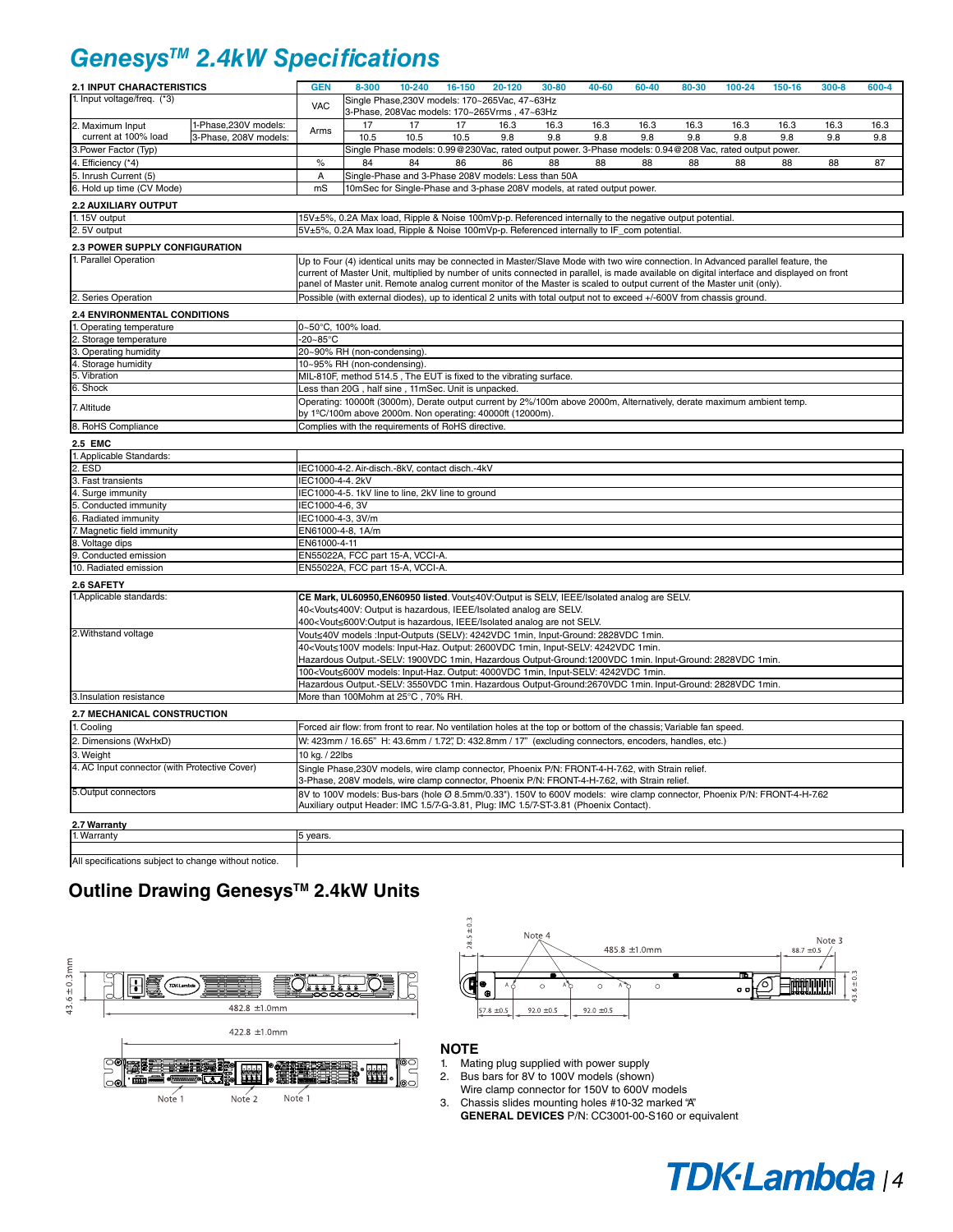## *GenesysTM Power Parallel and Series Configurations*

#### **Parallel operation - Master/Slave:**

Active current sharing allows up to four identical units to be connected in an auto-parallel configuration for four times the output power. **In Advanced Parallel Master/Slave Mode, total current is programmed and reported by the Master, Up to four supplies act as one.**



#### **Series operation**

Up to two units may be connected in series to increase the output voltage or to provide bipolar output. (Max 600V to Chassis Ground).

#### *Remote Programming via RS-232 & RS-485 Interface*

Standard Serial Interface allows daisy-chain control of up to 31 power supplies on the same communication bus with built-in RS-232 & RS-485 Interface with or without Multi-Drop option.





## *Programming Options (Factory installed)*

#### **New IEEE Multi-Drop Interface P/N: IEMD** Allows IEEE Master to control up to 30 (Multi-Drop equipped) slaves over RS-485 daisy-chain Only the Master needs be equipped with IEEE Interface IEEE 488.2 SCPI Compliant • Program Voltage • Program Current • Measure Current<br>• Current Foldback shutdown Over Voltage setting and shutdown **Error and Status Messages New Multi-Drop Slave Option Property All Accords According Property Research P/N: MD** Slaves need to be equipped with the MD Slave (RS-485) option LAN Interface **LXI** Compliant to Class C **P/N: LAN** Meets all LXI-C Requirements Address Viewable on Front Panel Fixed and Dynamic Addressing **Fast Startup** • VISA & SCPI Compatible • LAN Fault Indicators<br>• Auto-detects LAN Cr • Auto-detects LAN Cross-over Cable<br>• Compatible with most standard Netv Compatible with most standard Networks **Isolated Analog Programming** Four Channels to Program and Monitor Voltage and Current. Isolation allows operation with floating references in harsh electrical environments. Choose between programming with Voltage or Current. Connection via removable terminal block: Phoenix MC1,5/8-ST-3.81. Voltage Programming, user-selectable 0-5V or 0-10V signal. Power supply Voltage and Current Programming Accuracy ±1% Power supply Voltage and Current Monitoring Accuracy ±1.5% • Current Programming with 4-20mA signal. Power supply Voltage and Current Programming Accuracy ±1% Power supply Voltage and Current Monitoring Accuracy ±1.5% **P/N: IS510 P/N: IS420**

#### USB Interface **P/N: USB**

- Allows Serial Connection to USB Port on Computer
- Serial commands same as (standard) RS-232/RS-485 Interface

*GenesysTM 2.4kW 1U 5*